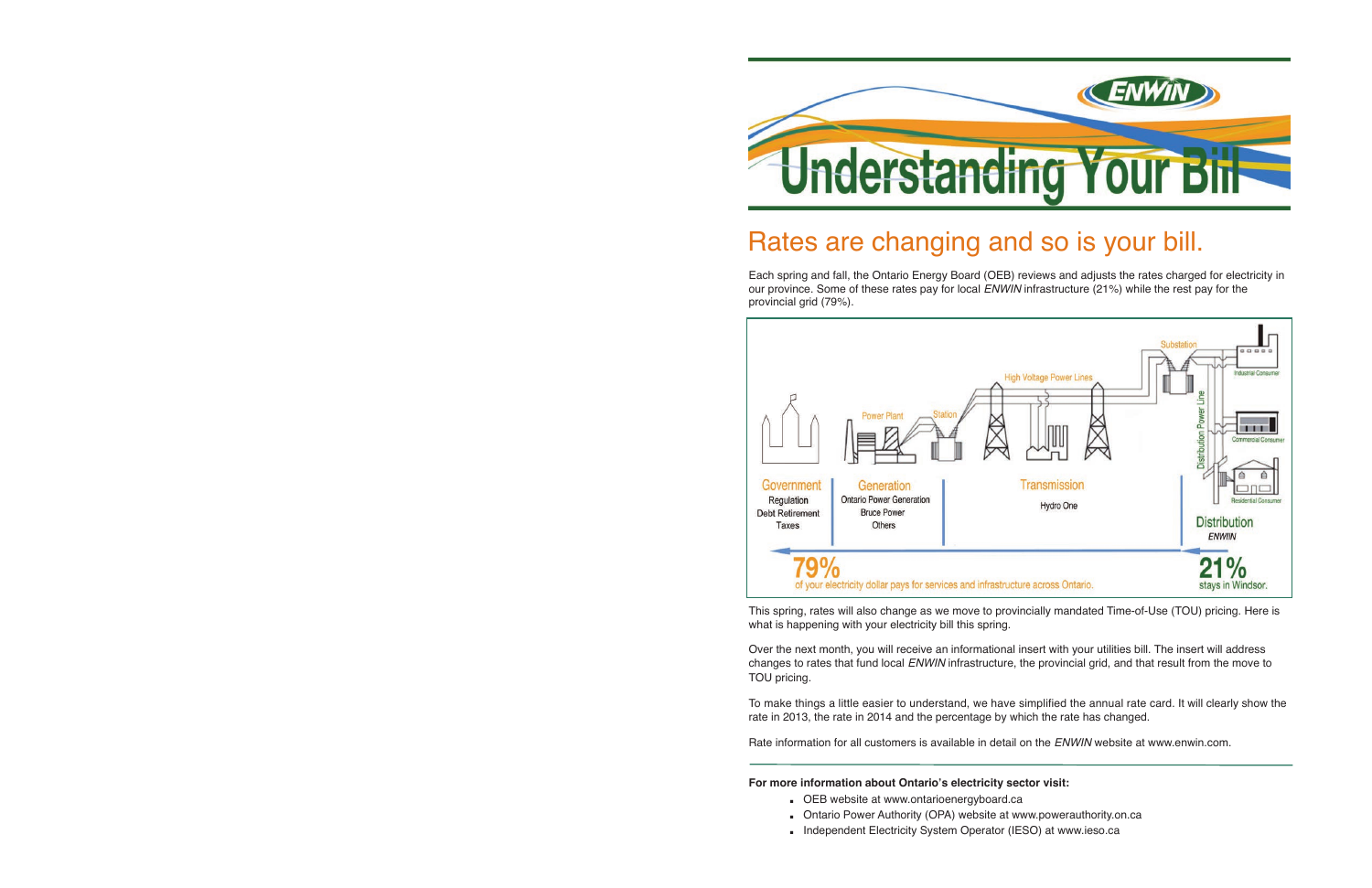To calculate your own costs before and after Time-of-Use pricing, visit www.ontarioenergyboard.ca.

 Only the charges related to electricity consumption, as outlined in the center column of this page have changed as a result of TOU rates. Regulatory and debt retirement charges will remain the same, as will all charges water and waste water. Please note that some balances will differ slightly due to rounding.

 Mid-peak and On-peak periods raes will be subject to three prices depending on the time day of the week when electricity is consumed - Off-peak,

| <b>Ouellette AvenueC</b><br>Box 1625, Stn "A"C<br>dsor, ON N9A 5T7<br>Centre: 8:00am to 5:00pm (519) 255-2727C                                                                                                                                                                                                                                                                                                                                                                                                                                                                                                                              |                                          |                                                                                                                           |                |                                                         | Rea-Bcnt1-Btch01-BcntBtch1-Psea0.<br>Bill Date: 2014-03-24 Print Date: 2014-04-04.<br>Bill ID: 465601.                                                |
|---------------------------------------------------------------------------------------------------------------------------------------------------------------------------------------------------------------------------------------------------------------------------------------------------------------------------------------------------------------------------------------------------------------------------------------------------------------------------------------------------------------------------------------------------------------------------------------------------------------------------------------------|------------------------------------------|---------------------------------------------------------------------------------------------------------------------------|----------------|---------------------------------------------------------|-------------------------------------------------------------------------------------------------------------------------------------------------------|
| us at www.enwin.comC<br>WUC at www.wuc.on.caC                                                                                                                                                                                                                                                                                                                                                                                                                                                                                                                                                                                               |                                          |                                                                                                                           |                |                                                         | Page: 1.                                                                                                                                              |
| <b>Account Balance.</b>                                                                                                                                                                                                                                                                                                                                                                                                                                                                                                                                                                                                                     |                                          |                                                                                                                           |                |                                                         | \$165.17.                                                                                                                                             |
| Payment Received - 2014-03-12 - Thank You!                                                                                                                                                                                                                                                                                                                                                                                                                                                                                                                                                                                                  |                                          |                                                                                                                           |                |                                                         | \$165.17 CR                                                                                                                                           |
| <b>Balance Forward from Previous Bill</b>                                                                                                                                                                                                                                                                                                                                                                                                                                                                                                                                                                                                   |                                          |                                                                                                                           |                |                                                         | \$0.00                                                                                                                                                |
| PEemise Address: 123 ANYWHERE CRT (00999999-99)E                                                                                                                                                                                                                                                                                                                                                                                                                                                                                                                                                                                            |                                          |                                                                                                                           |                |                                                         |                                                                                                                                                       |
| YEur Usage Details At 123 ANYWHERE CRTE                                                                                                                                                                                                                                                                                                                                                                                                                                                                                                                                                                                                     |                                          |                                                                                                                           |                |                                                         |                                                                                                                                                       |
| Mtr Nbr.E Curr. Rd DtE Prv. Rd DtE<br>Mtr TypeE<br>999999                                                                                                                                                                                                                                                                                                                                                                                                                                                                                                                                                                                   | <b>Current ReadE</b><br>- E              | <b>Previous ReadE</b>                                                                                                     | $\equiv$       | <b>Actual UsageE</b>                                    | Loss %E                                                                                                                                               |
| ELECTRIC.<br>2014-03-10.<br>2014-02-10<br>WATER.<br>W99999.<br>2014-03-10.<br>2014-02-10                                                                                                                                                                                                                                                                                                                                                                                                                                                                                                                                                    | 8578<br>5894.<br>-E                      | 7578<br>5881                                                                                                              | $\blacksquare$ | 000 KWH<br>3 CM                                         | 3.77%                                                                                                                                                 |
| Your Electricity Charges For 2014-02-10 To 2014-03-10<br>On Peak TOU - Winter (180 kWh @ 0.129 / kWh )<br>Mid Peak TOU - Winter (180 kWh @ 0.109 / kWh )<br>Off Peak TOU - Winter (640 kWh @ 0.072 / kWh )<br>Delivery<br>Regulatory Charges<br>Debt Retirement Charge Q<br><b>HST</b><br><b>Your Total Electricity Charges</b><br>Your Water Charges For 2014-02-10 To 2014-03-10<br>Meter Fixed Charge.<br>Water Main Replacement Levy.<br>Water Usage (13 CM @ 0.429 / CM).<br>Your Total Water ChargesE<br>Your Waste Water Charges For 2014-02-10 To 2014-03-10<br>Fixed Component.<br>Consumption Component (13 CM @ 2.35 / CM). $12$ |                                          |                                                                                                                           |                |                                                         | \$23.22<br>\$19.62<br>\$46.08<br>\$49.04<br>\$6.07<br>\$7.00<br>\$19.63<br>\$170.66<br>\$16.84<br>\$10.09<br>\$5.58<br>\$32.51<br>\$15.87<br>\$30.55. |
| YEur Total Waste Water ChargesE<br><b>Adjustments To Your Account</b><br>Ontario Clean Energy Benefit -10%^.<br><b>Your Total AdjustmentsE</b><br>Total Amount Due by 2014-04-09E                                                                                                                                                                                                                                                                                                                                                                                                                                                           |                                          |                                                                                                                           |                |                                                         | \$46.42E<br>\$17.06CR.<br>\$17.06CRE<br>\$232.53                                                                                                      |
| YOUR ACCOUNT NUMBER HAS CHANGED. If you pay your EnWin bill on-line, please modify your payee profile accordingly.                                                                                                                                                                                                                                                                                                                                                                                                                                                                                                                          |                                          |                                                                                                                           |                |                                                         |                                                                                                                                                       |
| Depending on your billing cycle, your March / April usage will be subject to Time-of-Use pricing. Please visit www.enwin.com for.<br>further information.<br>Accounts continuously not paid in full by the due date are subject to service disconnection.<br>A late payment charge of 1.5% will be assessed on any unpaid balance.<br>^Ontario Clean Energy Benefit takes 10% off the cost of up to 3,000 kWh/month of electricity use. Some exceptions apply, please see.<br>Ontario.ca/OCEB or 1-888-668-4636.                                                                                                                            |                                          |                                                                                                                           |                |                                                         |                                                                                                                                                       |
| PAYARLE AT MOST FINANCIAL INSTITUTIONS - RETURN THIS PORTION WITH YOUR PAYMENT.                                                                                                                                                                                                                                                                                                                                                                                                                                                                                                                                                             |                                          |                                                                                                                           |                |                                                         |                                                                                                                                                       |
| <b>Ouellette AvenueC</b><br>Diameter Avenue<br>1998 - Box 1625, Stn "A"C<br>1997 - Centre: 8:00am to 5:00pm (519) 255-2727C<br>1997 - Lease Mary Marconner<br>Lus <sup>Athrono</sup> venwin.com<br>t us $-$<br>t WI<br>ww.wuc.on.                                                                                                                                                                                                                                                                                                                                                                                                           | Bill Date:.<br>Account #:.<br>Due Date:. | Amount Due:.<br><b>Amount Paid:E</b><br>A late payment charge of 1.5% will be.<br>assessed on any unpaid monthly balance. |                | 2014-03-24.<br>00999999-99.<br>\$232.53E<br>2014-04-09. |                                                                                                                                                       |

 reflecting Time-of-Use Pricing (the new price structure for Ontario) To the left and right are two depictions of your electricity bill - one reflecting Tiered Pricing (the price structure you are accustomed to seeing) and one

## **How will Time-of-Use prices impact my bill?**

**1.** ENWIN's new customer service system requires us to change all customer account numbers. Ask *ENWIN* or your financial institution if you need help with this change

The electricity charges portion of your bill has changed

 **2. Electricity Charges** - This provincial charge is used to pay the generators to provide electricity. These are the charges that will now be based on provincially-mandated TOU pricing for all households and small businesses in Windsor and across Ontario:

- **3. Off-Peak** This is when electricity is least expensive to provide and least expensive to consume
- **4. Mid-Peak** This is when electricity production costs are in the mid-range, as are costs to the consumer
- **5. On-Peak** This is when electricity is most expensive to provide and most expensive to consume

 **6. Total Including HST** - The OEB's website provides a Bill Calculator, which can clearly show you the differences between tiered pricing and TOU pricing. The sample bills in this brochure were created using the OEB's calculator. They show that a typical residential customer who does not alter consumption patterns following the move to Time-of-Use pricing  will see **an increase of \$6.96** in their monthly electricity bill

 **7. Delivery** - The delivery line on your bill is composed of three compo- nents: transmission, distribution and commodity charges associated with line loss. These charges are all approved by the OEB. None of these charges will change under TOU pricing. However, you may see a slight change to the total delivery charges on your bill due to the way the line loss portion is calculated under TOU

 **Transmission** - This provincial charge covers the cost of transmitting electricity across Ontario. Power flows from Ontario power plants and other sources, through transmission lines to your local utility

 **Distribution** - This local charge, represents about 21% of your total electricity bill. This is the only portion of the bill that stays with ENWIN. This charge has been stable for 8 years. It funds distribution infrastruc-ture and operations in Windsor



| Your electricity cha |  |
|----------------------|--|
| of day and the       |  |

 $000$ 

 $\bullet$ 

**CENWIN** 

**Account Number** 

0099999-99

Customer Name<br>MARY JANE PUBLIC

**USAGE** 

 $10$ 

**ELECTRICITY** 

519-255-2727

 $\overline{2}$ 

**WATERE** 

sor Utilities Comm<br>519-255-2727.

Business # 12279109

**WASTE WATERE** City Of Windsor.

**ADJUSTMENTSE** 

AMOUNT DUE

**MESSAGE CENTRE** 

 $14$ 

ENWIN

MARY JANE PUBLIC 123 ANYWHERE CRT<br>WINDSOR ON N9A 1A1

Susiness # 86712



### What has stayed the same?

 Your electricity charges were subject to two prices, depending on the amount used - a lower rate for the first 1000 kWh (winter) or 600 kWh (summer) and a higher rate for any consumption exceeding that amount

 **8. Regulatory** - This provincial charge pays for the IESO and the OPA. It also subsidizes ratepayers in remote regions and the connection of renewable generation

 **9. Debt Retirement Charge** - This provincial charge is used to pay down the debt of the former Ontario Hydro It will continue to be applied as it was before the move to TOU pricing

 Aside from its responsibility as a billing agent for provincial electricity and infrastruc- ture charges, ENWIN also bills for the City of Windsor (waste water charges) and Windsor Utilities Commission (water charges ) These areas of the bill will not be affected by the change to TOU pricing

  **0. Usage** - This a summary of electricity and water usage for the billing period

 **. Your Water Charges** - ENWIN issues bills on behalf of the Windsor Util- ities Commission for water system infra-structure and operations

water infrastructure and operations

  **3. Adjustments** - The Clean Energy Benefit is a rebate created by the On- tario Government to offset energy rate increases related to the Green Energy Act

 **2. Waste Water Charges** - ENWIN bills on behalf of the City of Windsor for waste  **4. Message Center -** Check here, as ususal, for important bill information

#### BEFORE Time-of-Use

|                                                      | P.O. Box 1625, Stn "A"<br>ON                                                                                                                                                                     | Bill Date: 2014-04-03 Print Date: 2014-04-04<br>Bill ID: 1095230 |
|------------------------------------------------------|--------------------------------------------------------------------------------------------------------------------------------------------------------------------------------------------------|------------------------------------------------------------------|
| <b>ENWIN</b>                                         | Call Centre: 8:00am to 5:00pm (519) 255-2727<br>Visit us at www.enwin.com<br>Visit WUC at www.wuc.on.ca                                                                                          | Page: 1                                                          |
| <b>Account Number</b>                                | <b>Account Balance</b>                                                                                                                                                                           | \$94.27                                                          |
| 999 9999 999                                         | Payment Received - 2014-03-11 - Thank You!                                                                                                                                                       | \$94.27 CR                                                       |
| <b>Customer Name</b>                                 | <b>Balance Forward from Previous Bill</b>                                                                                                                                                        | \$0.00                                                           |
| <b>MARY JANE PUBLIC</b>                              |                                                                                                                                                                                                  |                                                                  |
|                                                      | Premise Address: 123 ANYWHERE CRT (999 9999 999)                                                                                                                                                 |                                                                  |
| <b>USAGE</b>                                         | Your Usage Details At 123 ANYWHERE CRT                                                                                                                                                           |                                                                  |
| 10                                                   | Mtr Type<br>Mtr Nbr.<br>Curr, Rd Dt<br>Prv. Rd Dt<br><b>Current Read</b><br><b>Previous Read</b><br><b>Actual Usage</b><br>ε                                                                     | <b>Loss %</b>                                                    |
|                                                      | 2014-02-10<br>18578<br>1000 KWH<br><b>ELECTRIC</b><br>999999<br>2014-03-10<br>17578<br>$\equiv$<br><b>WATER</b><br>W99999<br>2014-03-10<br>2014-02-10<br>7112<br>7099<br>13 CM<br>$\blacksquare$ | 3.77%                                                            |
|                                                      | * = cancelled rea                                                                                                                                                                                |                                                                  |
| <b>ELECTRICITY</b>                                   | Your Electricity Charges For 2014-02-10 To 2014-03-10                                                                                                                                            |                                                                  |
| <b>ENWIN Utilities Ltd.</b>                          | Electricity (1000 kWh @ 0.083 / kWh )                                                                                                                                                            | \$83.00                                                          |
| 519-255-2727                                         | Delivery                                                                                                                                                                                         | \$48.81                                                          |
| Business # 867120586RT0001                           | Regulatory Charges                                                                                                                                                                               | \$6.06                                                           |
|                                                      | Debt Retirement Charge                                                                                                                                                                           | \$7.00                                                           |
|                                                      | <b>HST</b>                                                                                                                                                                                       | \$18.83                                                          |
|                                                      | <b>Your Total Electricity Charges</b>                                                                                                                                                            | \$163.70                                                         |
| <b>WATER</b>                                         | Your Water Charges For 2014-02-10 To 2014-03-10                                                                                                                                                  |                                                                  |
| <b>Windsor Utilities Commission</b>                  | Meter Fixed Charge                                                                                                                                                                               | \$16.84                                                          |
| 519-255-2727                                         | Water Main Replacement Levy                                                                                                                                                                      | \$10.09                                                          |
| Business # 122791098                                 | Water Usage (13 CM @ 0.429 / CM)                                                                                                                                                                 | \$5.58                                                           |
|                                                      | 11<br><b>Your Total Water Charges</b>                                                                                                                                                            | \$32.51                                                          |
| <b>WASTE WATER</b>                                   | Your Waste Water Charges For 2014-02-10 To 2014-03-10                                                                                                                                            |                                                                  |
| City Of Windsor                                      | <b>Fixed Component</b>                                                                                                                                                                           | \$15.87                                                          |
|                                                      | Consumption Component (13 CM @ 2.35 / CM)                                                                                                                                                        | \$30.55                                                          |
|                                                      | <b>Your Total Waste Water Charges</b>                                                                                                                                                            | \$46.42                                                          |
|                                                      | 12                                                                                                                                                                                               |                                                                  |
| <b>ADJUSTMENTS</b>                                   | <b>Adjustments To Your Account</b>                                                                                                                                                               |                                                                  |
|                                                      | Ontario Clean Energy Benefit -10%^<br>13                                                                                                                                                         | \$16.37 CR                                                       |
|                                                      | <b>Your Total Adjustments</b>                                                                                                                                                                    | \$16.37CR                                                        |
|                                                      |                                                                                                                                                                                                  |                                                                  |
| <b>AMOUNT DUE</b>                                    | Total Amount Due by 2014-04-21                                                                                                                                                                   | \$226.26                                                         |
| <b>MESSAGE CENTRE</b>                                | YOUR ACCOUNT NUMBER HAS CHANGED. If you pay your EnWin bill on-line, please modify your payee profile accordingly.<br>с                                                                          |                                                                  |
| 14                                                   | Depending on your billing cycle, your March / April usage will be subject to Time-of-Use pricing. Please visit www.enwin.com for<br>further information.<br>c                                    |                                                                  |
|                                                      | г<br>Accounts continuously not paid in full by the due date are subject to service disconnection.                                                                                                |                                                                  |
|                                                      |                                                                                                                                                                                                  |                                                                  |
|                                                      | A late payment charge of 1.5% will be assessed on any unpaid balance.<br>с                                                                                                                       |                                                                  |
|                                                      | ^Ontario Clean Energy Benefit takes 10% off the cost of up to 3,000 kWh/month of electricity use. Some exceptions apply, please see<br>Ontario.ca/OCEB or 1-888-668-4636.<br>г                   |                                                                  |
|                                                      |                                                                                                                                                                                                  |                                                                  |
|                                                      |                                                                                                                                                                                                  |                                                                  |
|                                                      | PAYABLE AT MOST FINANCIAL INSTITUTIONS - RETURN THIS PORTION WITH YOUR PAYMENT                                                                                                                   |                                                                  |
|                                                      | 787 Quellette Avenue<br>P.O. Box 1625, Stn "A"<br>Windsor, ON N9A 5T7                                                                                                                            |                                                                  |
|                                                      | <b>Bill Date:</b><br>2014-04-03<br>Call Centre: 8:00am to 5:00pm (519) 255-2727                                                                                                                  |                                                                  |
|                                                      | Visit us<br>.enwin.com<br>Account #:<br>999 9999 999<br>Visit W <sup>*</sup><br>iw.wuc.on.                                                                                                       |                                                                  |
|                                                      | Amount Due:<br>\$226.26                                                                                                                                                                          |                                                                  |
|                                                      |                                                                                                                                                                                                  |                                                                  |
|                                                      | Due Date:<br>2014-04-21                                                                                                                                                                          |                                                                  |
| <b>MARY JANE PUBLIC</b>                              | <b>Amount Paid:</b>                                                                                                                                                                              |                                                                  |
|                                                      |                                                                                                                                                                                                  |                                                                  |
|                                                      |                                                                                                                                                                                                  |                                                                  |
| <b>123 ANYWHERE CRT</b><br><b>WINDSOR ON N9A 1A1</b> | A late payment charge of 1.5% will be<br>assessed on any unpaid monthly balance.                                                                                                                 |                                                                  |

#### AFTER Time-of-Use

### What happens to the other charges on my bill?